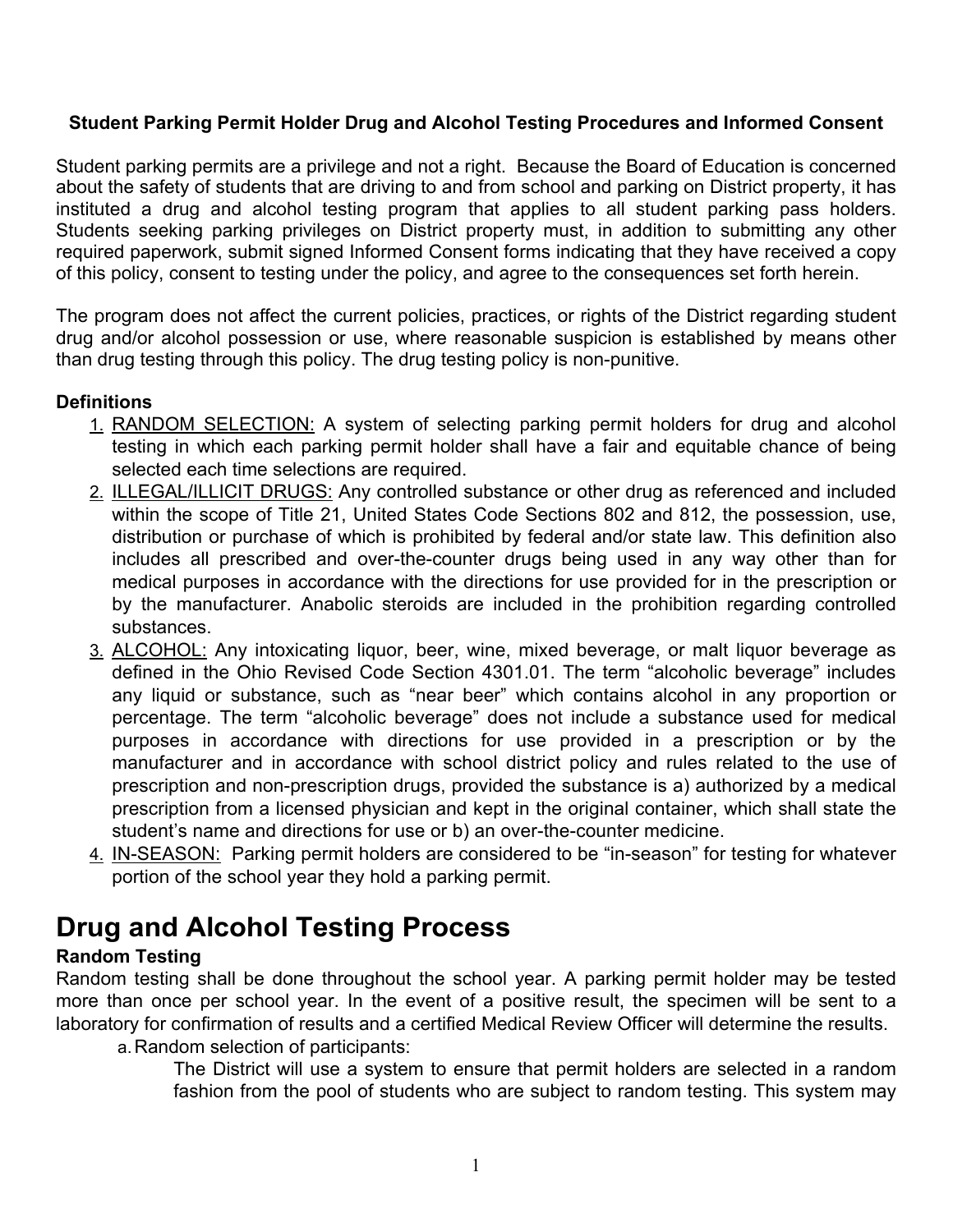include computer generated random numbers or names or by pulling numbers from a pool of numbers equal to the number of eligible students.

b.Scheduling of random testing:

Random testing will be unannounced. The date will be selected by the District or designee.

## **Drugs For Which Permit Holders May Be Tested:**

LSD, Alcohol, Marijuana/Cannabinoids, Amphetamines, Methadone, Anabolic Steroids, Methaqualone, Barbiturates, Benzodiazepines, Opiates, Cocaine, Propoxyphene (Darvon), or any other illicit/illegal drug as defined above. This definition also includes all prescribed and over-thecounter drugs being used in any way other than for medical purposes in accordance with the directions use provided for in the prescription or by the manufacturer. The sample may also be tested for adulterants such as glutaraldehyde, nitrate, chromate chlorine bleach, pH, specific gravity and/or creatinine.

#### **Collection Process (Urine Screens)**

Students must bring a picture ID to the testing site or be identified by a Principal, Athletic Director or other District designee. No bags, backpacks, purses, cups, containers, or drinks will be allowed to enter the collection area. All coats, vests, jackets, sweaters, hats, scarves or baggy clothing must be removed before entering the collection site. ID, required forms, and payment (if applicable) must be presented prior to giving the sample.

The testing program, including the taking of specimens, will be conducted so as to safeguard the personal and privacy rights of the participant. The test specimen shall be obtained in a manner designed to minimize intrusiveness of the procedure. In particular, the specimen must be collected in a restroom or other facility behind a closed stall or other divider.

A monitor of the same sex as the participant shall be provided to accompany the participant to a restroom or other private facility. The monitor shall not observe the student while the specimen is being produced, but the monitor shall be present outside the stall/divider to listen for normal sounds of urination in order to guard against tampered specimens. Students are required to follow the directives of the testing site employees or the test may be invalidated. Students are not permitted to flush the toilet or urinal after urinating.

Any participant unable to produce an adequate specimen of urine during the collection period, after consuming up to 36 ounces of water and waiting up to 60 minutes, may not be allowed to participate in any scheduled extracurricular activities until the required testing is complete.

At the time of collection, any participant who is taking, or has recently taken, medication that may affect the results of the test, must identify any prescription or over-the-counter drugs by listing the name of the drug on a piece of paper and placing that information in a sealed envelope which will be then be provided to the monitor. The envelope will be opened only in the event of a positive test result. In the event of a positive test for a prescription drug, the parent and student will be afforded 24 hours to provide either a current copy of the prescription, or the label from a current prescription container identifying that the said prescription drug has indeed been prescribed for the participant and in what dosage.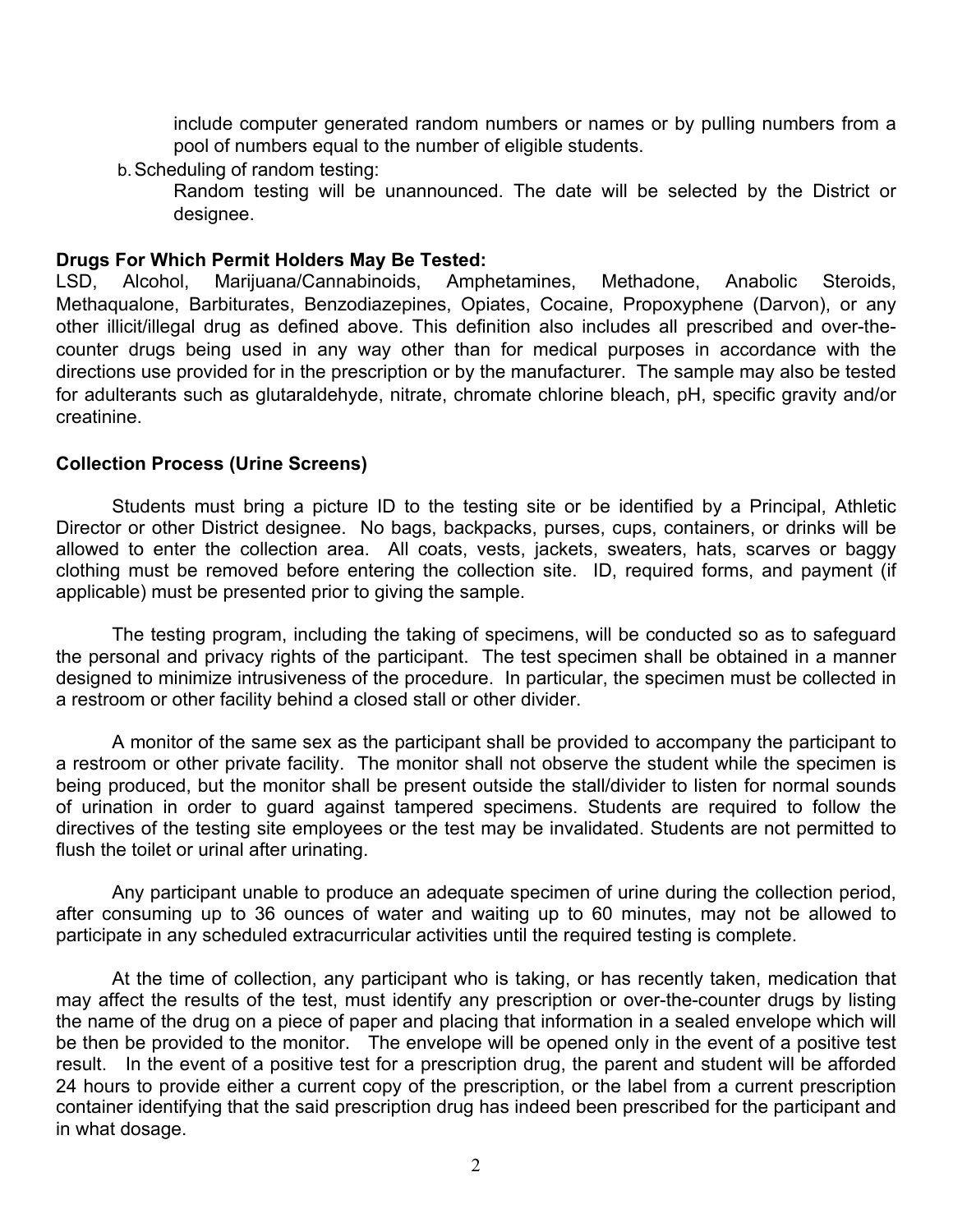Adulterated tests and diluted samples are treated as first-time offenses. They are not "positive" drug tests, but have the same consequences. A retest will be required within 24 hours. Samples may be tested for adulteration/tampering. Upon notice from the testing laboratory of inconclusive, adulterated or suspect results or results that reveal that testing acceptable criteria have not been met, the participant will be required to provide a second urine sample for testing. The participant may not participate in any athletic/extracurricular event or drive to school until the retest is scheduled and completed. Failure to submit to the additional test constitutes a policy violation.

The following actions of the participant constitute policy violations and will be treated as a positive test result:

- Failure to report to the collection site after notification unless excused by the Athletic Director or Principal.
- Refusal to submit a urine sample during the initial testing.
- Refusal to follow the directives of employees at the testing site with regard to the testing procedures.
- Tampering with the sample for testing or attempting to subvert the collection/identification process.
- Confirmed positive test results for alcohol or an illicit/illegal drug.
- Aiding and/or abetting another participant in violating this policy.
- Refusal to submit to a re-test when required following an inconclusive, adulterated, or suspect result.

#### **Results Of A Positive Test**

Any positive urine drug test results will be made known to the Athletic Director. The Athletic Director or vendor company representative will in turn notify the parents/guardians and student.

#### **POSITIVE DRUG TEST CONSEQUENCES**

The drug testing and education policy is designed to create a safe, drug-free environment for students and assist them in getting help when needed. Although students risk the loss of continued parking privileges, no student shall be suspended or expelled from school as a result of any certified "positive" test conducted by his/her school under this program. No student will be penalized academically for testing positive for banned substances. The results of drug tests will not be documented in any student's academic record.

## **If A Positive Test Occurs:**

#### **1st Violation**

For the first positive result, the participant will be given the option of:

A) The student will make and participate in an appointment, at the parent's/guardian's expense, with a certified chemical dependency counselor (or at an agency certified by the Ohio Department of Health or the Ohio Department of Alcohol and Drug Addiction Services) for chemical dependency assessment and then follow the recommendations of the counselor. The parent/guardian/custodian is responsible for all expenses and for providing the Athletic Department with documentation that the student completed all recommendations of the counselor. The student will be required, at parent/guardian/custodian expense, to submit to weekly or random testing. The student will have to travel to the vendor's location for 3 weekly